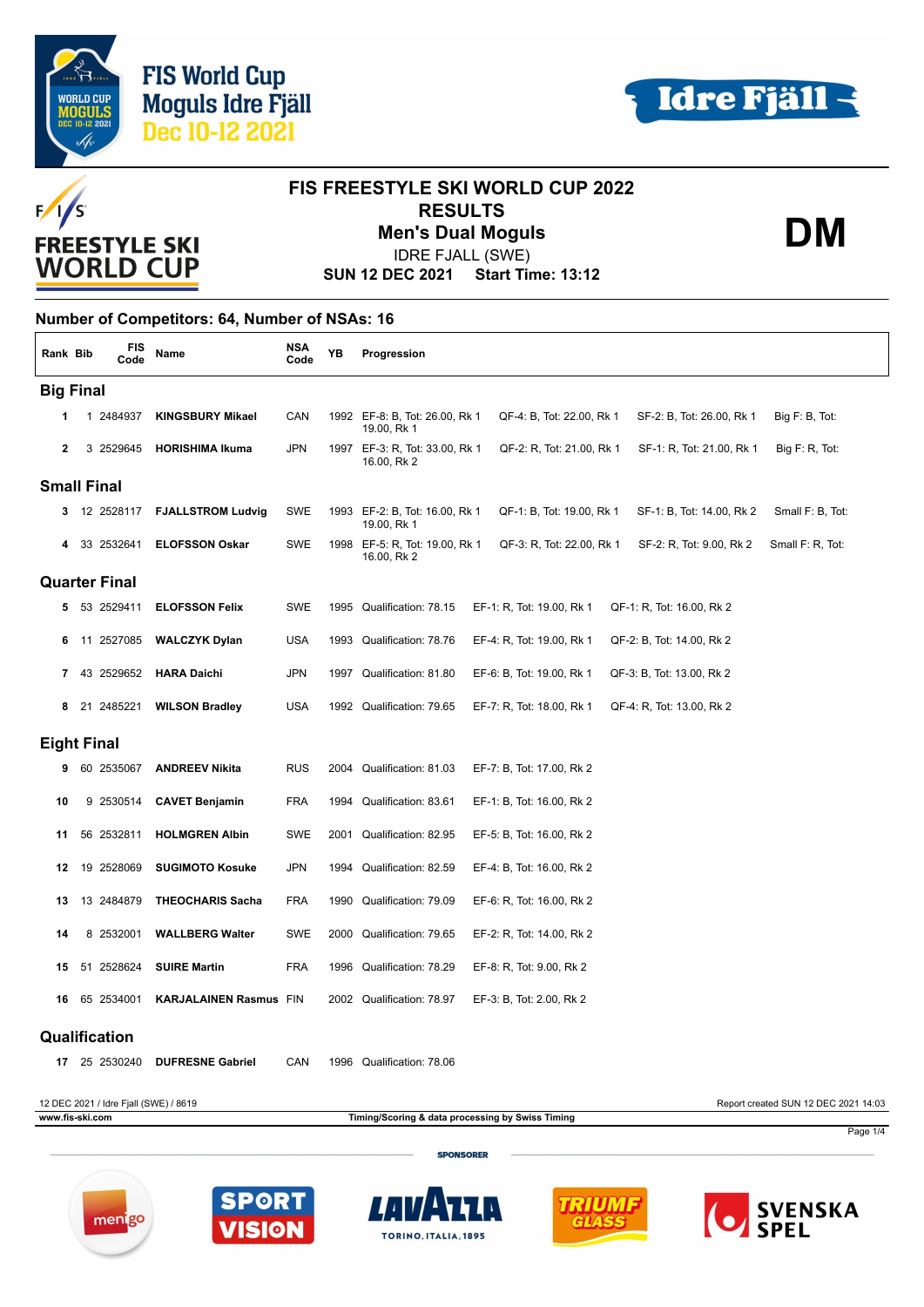





**DM**

# **FIS FREESTYLE SKI WORLD CUP 2022**  $F/1/S$ **RESULTS Men's Dual Moguls FREESTYLE SKI** IDRE FJALL (SWE) **WORLD CUP SUN 12 DEC 2021 Start Time: 13:12 Rank Bib FIS Code YB Progression Code Name NSA 18** 20 2527360 **PENTTALA Jussi** FIN 1993 Qualification: 77.94 **19** 58 2531178 **SUIKKARI Johannes** FIN 1996 Qualification: 77.70 **20** 5 2534511 **McDONALD Cole** USA 2003 Qualification: 76.93 **21 GERKEN SCHOFIELD** GBR 1998 Qualification: 76.88 **Thomas 22** 45 2533386 **VIERELA Severi** FIN 2001 Qualification: 76.19 **23** 22 2528086 **MATHESON James** AUS 1995 Qualification: 76.02 **24** 67 2528644 **KOBER Jordan** CAN 1996 Qualification: 75.92 **25** 18 2527955 **KELLY Brenden** CAN 1995 Qualification: 75.60 **26** 17 2527600 **CHUNLAUD Kerrian** CAN 1993 Qualification: 75.01 **27** 6 2532059 **NOVITSKII Nikita** RUS 2000 Qualification: 74.92 **28** 30 2532799 **BOURDETTE Marius** FRA 1999 Qualification: 74.84 **29** 36 2534858 **GRAVENFORS Filip** SWE 2004 Qualification: 74.39 **30** 44 2531950 **FENELEY William** GBR 1999 Qualification: 74.29 **31** 24 2530492 **MAKHNEV Andrei** RUS 1997 Qualification: 74.15 **32** 16 2533908 **SHULDIAKOV Artem** RUS 2002 Qualification: 74.13 **33** 14 2533462 **PAGE Nick** USA 2002 Qualification: 73.89 **34** 29 2533687 **AHVENAINEN Akseli** FIN 2002 Qualification: 73.81 **35** 27 2526517 **ESCOBAR Jules** FRA 1994 Qualification: 73.72 **36** 15 2527554 **TADE Marco** SUI 1995 Qualification: 72.52

**www.fis-ski.com Timing/Scoring & data processing by Swiss Timing**

12 DEC 2021 / Idre Fjall (SWE) / 8619 Report created SUN 12 DEC 2021 14:03

Page 2/4

**SPONSORER** 





**37** 63 2534210 **HOLMGREN Emil** SWE 2003 Qualification: 72.35

**38** 23 2532161 **WOODS Cooper** AUS 2000 Qualification: 71.81

**39** 48 2534481 **OEJELIND Linus** SWE 2001 Qualification: 71.14





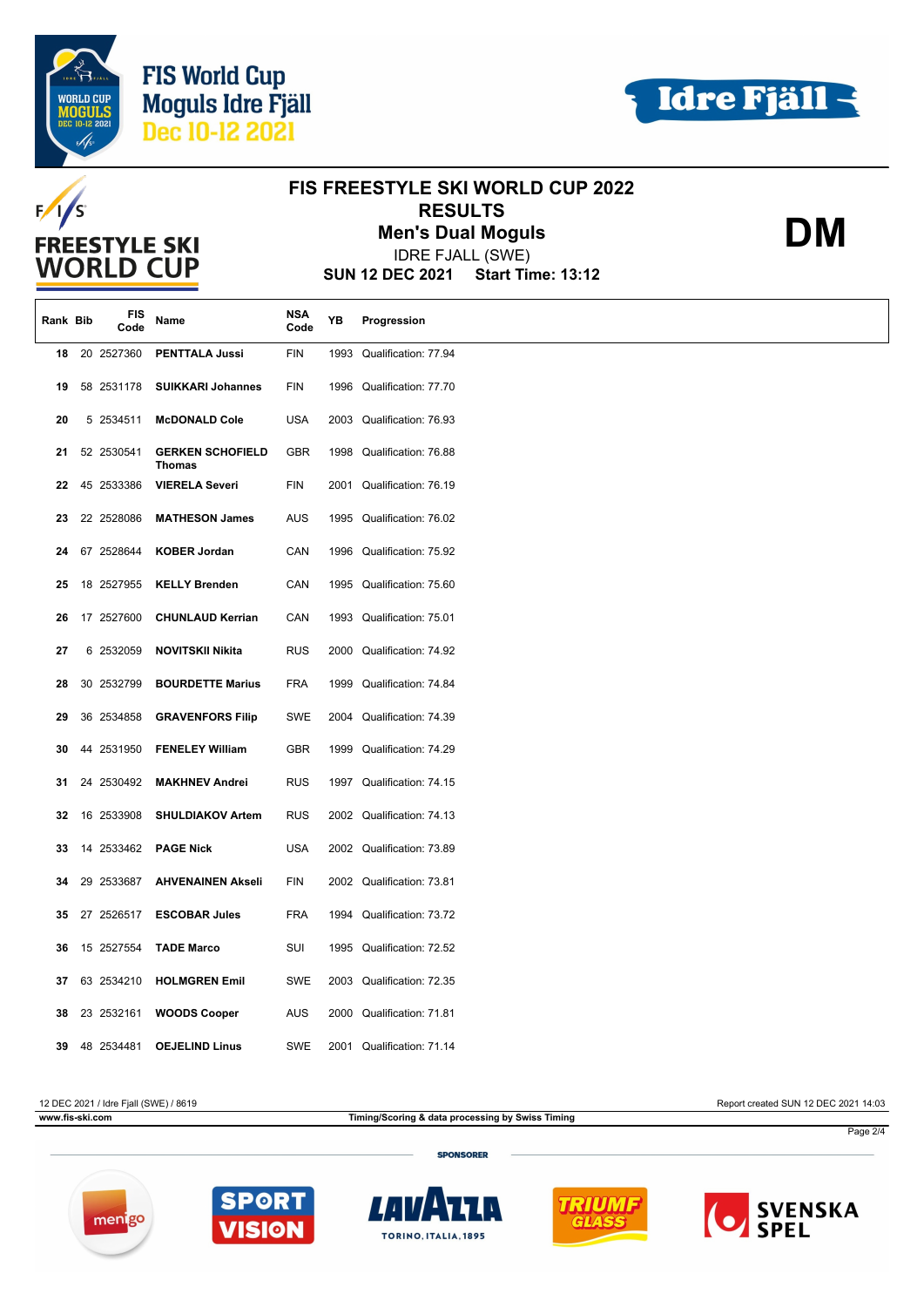





| <b>FREESTYLE SKI</b> |  |               |                                                                        |                    |      | <b>FIS FREESTYLE SKI WORLD CUP 2022</b><br><b>RESULTS</b> | DM |  |
|----------------------|--|---------------|------------------------------------------------------------------------|--------------------|------|-----------------------------------------------------------|----|--|
|                      |  |               |                                                                        |                    |      | <b>Men's Dual Moguls</b>                                  |    |  |
| <b>WORLD CUP</b>     |  |               | <b>IDRE FJALL (SWE)</b><br><b>SUN 12 DEC 2021</b><br>Start Time: 13:12 |                    |      |                                                           |    |  |
| Rank Bib             |  | FIS<br>Code   | Name                                                                   | <b>NSA</b><br>Code | YB   | Progression                                               |    |  |
| 40                   |  | 31 2532088    | <b>TSINN Oleg</b>                                                      | KAZ                | 1999 | Qualification: 70.83                                      |    |  |
| 41                   |  | 7 2526671     | <b>SUMMERS Brodie</b>                                                  | AUS                |      | 1993 Qualification: 70.73                                 |    |  |
| 42                   |  | 47 2532859    | <b>BONDAREV Anton</b>                                                  | KAZ                | 2000 | Qualification: 70.56                                      |    |  |
| 43                   |  | 55 2534567    | <b>NOVIKOV Viacheslav</b>                                              | <b>RUS</b>         | 2003 | Qualification: 69.10                                      |    |  |
| 44                   |  | 42 2534212    | <b>OLGAARD Robin</b>                                                   | SWE                |      | 2003 Qualification: 68.34                                 |    |  |
| 45                   |  | 40 2537254    | LI Musai                                                               | <b>CHN</b>         |      | 2003 Qualification: 67.01                                 |    |  |
| 46                   |  | 41 2528035    | <b>PENTTALA OIII</b>                                                   | FIN                |      | 1995 Qualification: 66.36                                 |    |  |
| 47                   |  | 32 2531671    | <b>MATSUDA So</b>                                                      | <b>JPN</b>         | 1999 | Qualification: 66.18                                      |    |  |
| 48                   |  | 57 2532862    | <b>ROMANOV Sergey</b>                                                  | KAZ                |      | 2001 Qualification: 66.05                                 |    |  |
| 49                   |  | 39 2533901    | <b>ALEYNIKOV Mikhail</b>                                               | <b>RUS</b>         |      | 2002 Qualification: 65.34                                 |    |  |
| 50                   |  | 46 2528799    | <b>CHEN Kang</b>                                                       | <b>CHN</b>         |      | 1993 Qualification: 64.81                                 |    |  |
| 51                   |  | 59 2532513    | <b>VAILLANCOURT Elliot</b>                                             | CAN                | 1999 | Qualification: 63.68                                      |    |  |
| 52                   |  | 49 2532502    | <b>CONEDERA Martino</b>                                                | SUI                |      | 2002 Qualification: 63.53                                 |    |  |
| 53                   |  | 66 2528801    | <b>ZHAO Yang</b>                                                       | <b>CHN</b>         |      | 1992 Qualification: 56.60                                 |    |  |
| 54                   |  | 62 2533002    | <b>BUZZI Enea</b>                                                      | SUI                |      | 2004 Qualification: 55.98                                 |    |  |
| 55                   |  | 28 2535392    | <b>GAJDECKA Marek</b>                                                  | <b>CZE</b>         | 2004 | Qualification: 53.64                                      |    |  |
| 56                   |  | 2 2528846     | <b>KOLMAKOV Pavel</b>                                                  | KAZ                |      | 1996 Qualification: 49.94                                 |    |  |
| 57                   |  | 35 2534498    | YEREMENKO Artur                                                        | UKR                |      | 2002 Qualification: 43.81                                 |    |  |
| 58                   |  | 37 2535572    | <b>JEANNESSON Mateo</b>                                                | GBR                | 2004 | Qualification: 42.72                                      |    |  |
| 59                   |  | 64 2534856    | <b>JUNG Daeyoon</b>                                                    | KOR                |      | 2005 Qualification: 23.93                                 |    |  |
| 60                   |  | 26 2532044    | <b>MOUILLE Thibaud</b>                                                 | <b>FRA</b>         | 1999 | Qualification: 23.41                                      |    |  |
|                      |  | 61 61 2533013 | <b>DONG Mingwei</b>                                                    | CHN                |      | 1994 Qualification: 18.03                                 |    |  |

#### 12 DEC 2021 / Idre Fjall (SWE) / 8619 Report created SUN 12 DEC 2021 14:03

**www.fis-ski.com Timing/Scoring & data processing by Swiss Timing**

Page 3/4

**SPONSORER**